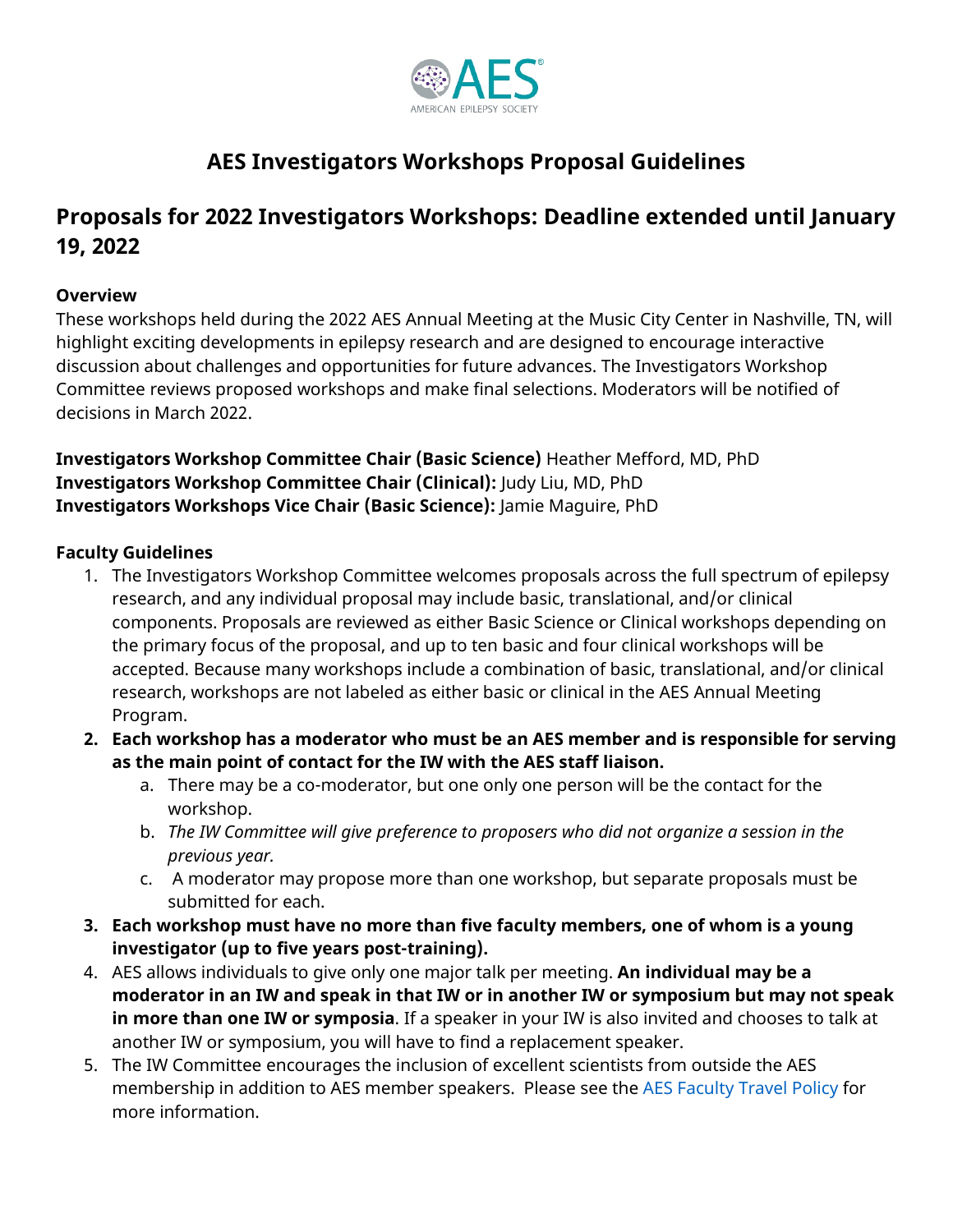#### **Submission Guidelines**

- 1. When preparing proposals and actual workshops, please refer to the **Investigators Workshop format guidelines** below. The **abstract** should be informative about the proposed content and the contributions of the proposed speakers.
- 2. Each workshop must propose **three learning objectives** that clearly outline the goals to be accomplished during the IW. These objectives should be three takeaways that learner's need to walk away from the session with. The objectives should be outlined in the moderator's introduction and explored further in the discussion period.
- 3. The **rationale** should describe why the proposed workshop would be **exciting and timely** for the epilepsy research community. *Preference will be given to proposals that do not repeat topics and/or speakers from the past two years,* except when warranted by a significant new development. If the moderator(s), speakers, or content for your proposal overlap with one or more IW from the past two years, please comment on how the information to be presented will be new and different. **You may view a list of previous workshops on the submission site.**
- 4. In the **discussion section** each moderator should explain the main question or questions the discussion will center around and what thought-provoking question that the workshop aims to address. Specify the time set up for discussion in the workshop.
- 5. Each workshop must provide an **overview** of information that will be presented to the audience if their workshop is selected. The overview should be concise and no more than 100 words. This overview will be included in the AES Program Book, Annual Meeting website, and in the Annual Meeting app.
- 6. Please list any information on funding sources for the research which may be presented.

### **Investigators Workshop Format Guidelines**

A common criticism of the IWs is that they do not function as true workshops but have become symposiums or series of polished lectures. The increasing number of participants at IW sessions and the AES meeting in general has made it difficult to maintain an informal workshop environment. To encourage a more interactive workshop-like approach, the IW Committee has established the following guidelines.

- 1. Objectives: *Each IW should have three which clearly define the purpose of the IW and the goals that should be accomplished during the session.* These are analogous to CME learning objectives required for the clinical forums for physician education.
- 2. Format/Timetable: The primary goal is to emphasize the discussion period, promoting active audience participation and interaction. *We strongly recommend ensuring that there is at least a 20 minute discussion period, part of which is specifically dedicated to addressing the objectives.* Below are the recommended format and timetable for the typical 90 minute/3 speaker IW session:
	- a. Introduction (~5 min): The moderator should explicitly outline the objectives of the IW and provide initial background information about the problems to be addressed in the session.
	- b. Speakers (~60 min total): For the typical IW session involving 3 speakers, the speakers should each be limited to 15 min talks with 5 min for individual Q&A or 20 min talks with no individual Q&A (all Q&A saved for the discussion period). **To keep talks brief, please limit presentations to a maximum of 15 slides**. Having the speakers incorporate the objectives that they address within their talks is very helpful in promoting the workshop format. *Use a timer and strictly enforce the time limits.*